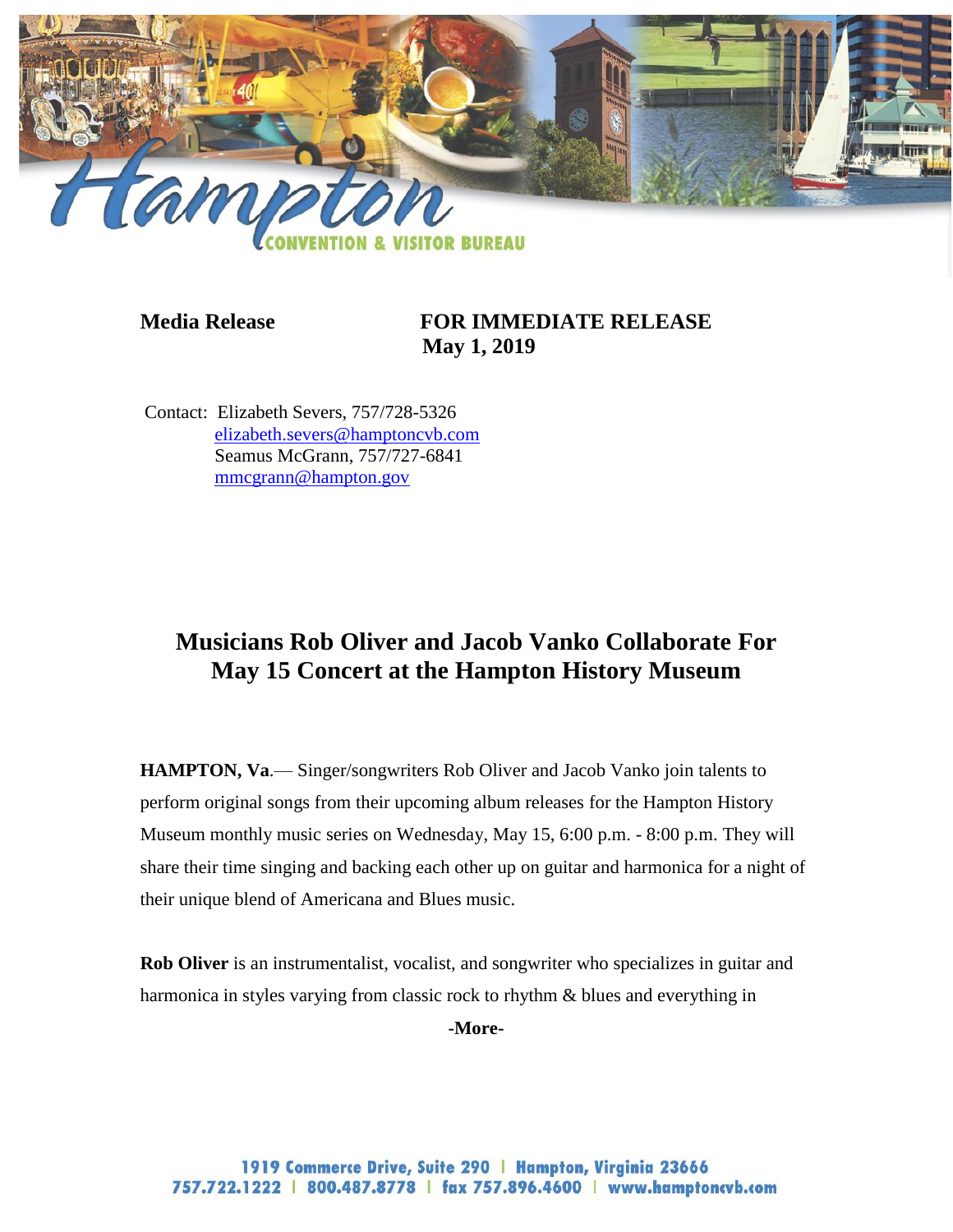### **Musicians Rob Oliver and Jacob Vanko Collaborate For May 15 Concert at the Hampton History Museum- Page 2**

between. His musical influences range from bands such as The Beatles, Led Zeppelin, Eric Clapton, and Radiohead to Little Walter, Paul Butterfield, and Muddy Waters to name a few.

He has been performing original and cover music for over twenty years in both electric and acoustic settings. Some bands he has been a member of include Two Foot Small, Softstone, The Retailers, Departure, The Grifters, The Groove Cats, and An Act of Kindness. Previously at the museum, Oliver performed with The Storyweavers and Cole Stevens and the Delta Daggers. His first album, "Highs & Lows & Blues" will be released this fall.

**Jacob Vanko** was born and raised in the Anthracite Coal Region of Northeast Pennsylvania. The blue-collar towns of the once vibrant valley nestled in Pennsylvania's slice of the Appalachian Mountains was a compelling backdrop for the young artist's narrative and poetic songwriting style.

An old soul at heart, the Jacob found a sense of comfort in performing and writing. Learning to play blues and Folk with his father while being influenced by classic rock and grunge made for a unique evolution in writing, composition and storytelling. Touching on observational themes from first-hand experiences brings a distinct intimacy to the songs audiences relate to and appreciate. His debut album, "10 Years" is due out this summer.

Beer and wine will be available for purchase. Proceeds support the museum.

Admission is free for museum members, \$5.00 for non-members. Seating and capacity are limited, and first come, first serve. Doors open at 5:30 p.m.

#### **-More-**